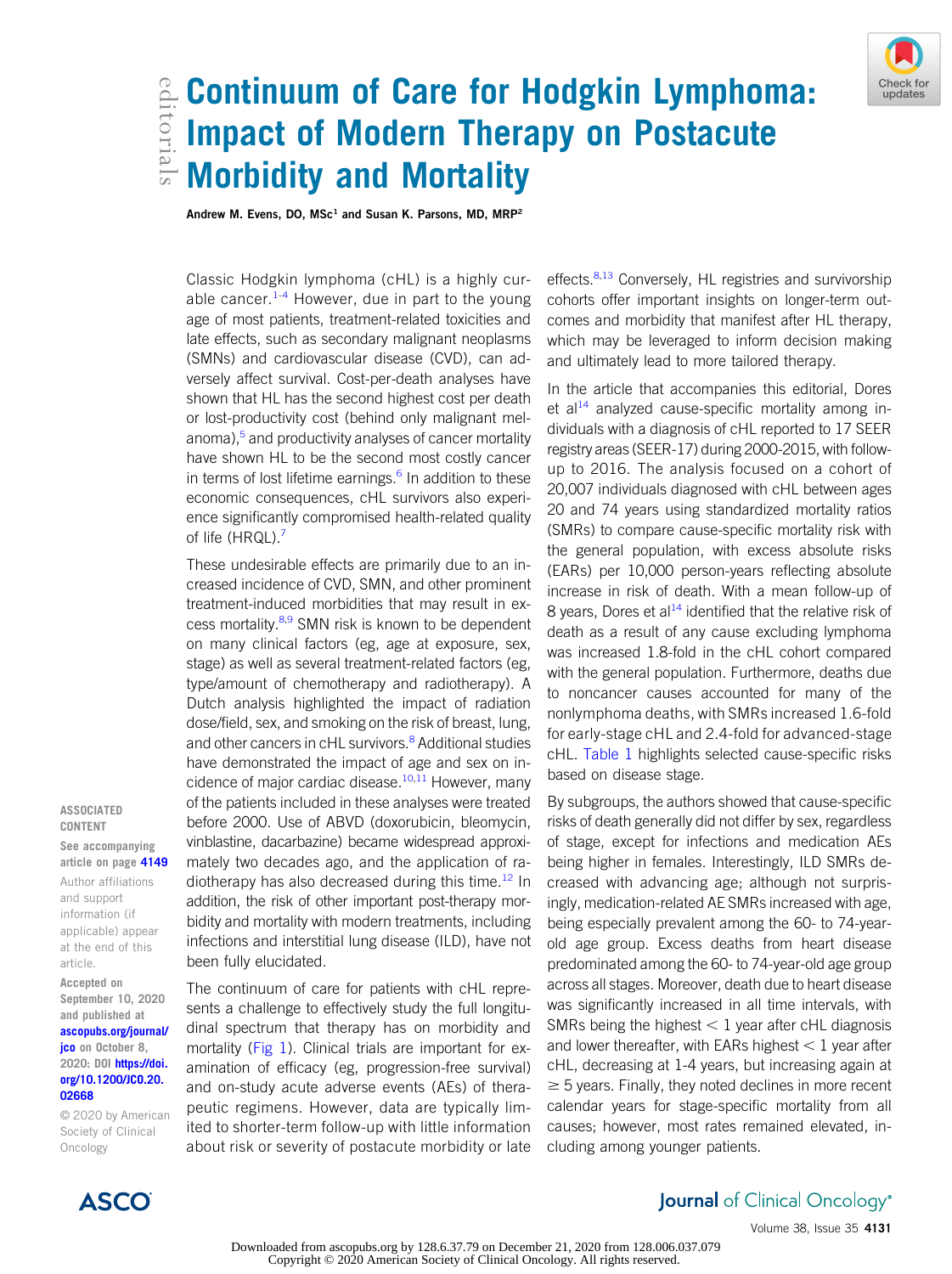#### Editorial



<span id="page-1-0"></span>FIG 1. Data sources to study the continuum of care for Hodgkin lymphoma. Ideal information to study morbidity health-related quality of life (HRQL), and mortality across the lifelong time horizon for patients with classic Hodgkin lymphoma (cHL) is not available from a single source of data. Clinical trials typically examine shorter-term efficacy (3-5 years) and acute on-study adverse events (AEs). Most clinical trials do not track AEs or morbidity that occur post-therapy, which leads to critical data gaps. Cancer registries and survivorship cohorts comprise real-world data that provide important insights with longer-term follow-up for morbidity, HRQL, and excess mortality that manifest after cHL therapy, including postacute outcomes (ie, 1-10 years after diagnosis).

Collectively, these population-based data confirm previous reports $8-11,13,15-17$  $8-11,13,15-17$  $8-11,13,15-17$  $8-11,13,15-17$  $8-11,13,15-17$  $8-11,13,15-17$  $8-11,13,15-17$  $8-11,13,15-17$  showing significant increases in nonlymphoma-related mortality in cHL survivors. In the current report, $14$  excess mortality appears to persist in the contemporary era. A limitation of the analysis was the relatively short duration of follow-up, which limits information on late effects that knowingly occur beyond 10- 20 years. However, this also represents a unique strength of the data highlighting prominent postacute (ie, 1-10 years after diagnosis) morbidity and excess mortality associated with more modern, frontline therapy. The authors acknowledged an additional limitation of the data, which was their inability to directly compare morbidity or mortality rates

<span id="page-1-1"></span>

| <b>TABLE 1.</b> Summary of Selected cHL Cause-Specific Death Rates      |
|-------------------------------------------------------------------------|
| Based on Stage From Dores et al <sup>14</sup> (SEER-17, 2000-2016: mean |
| follow-up, 8 years).                                                    |

|                                          | Stage I/II |            | <b>Stage III/IV</b> |            |
|------------------------------------------|------------|------------|---------------------|------------|
| Cause                                    | <b>SMR</b> | <b>EAR</b> | <b>SMR</b>          | <b>EAR</b> |
| <b>Infections</b>                        | 2.2        | 3.1        | 3.9                 | 10.6       |
| ILD                                      | 12.1       | 3.7        | 22.1                | 9.7        |
| Heart disease                            | 17         | 66         | 2.1                 | 15.1       |
| Adverse events <sup>a</sup>              | 2.3        | 2.5        | 5.0                 | 7.4        |
| Benign hematologic diseases <sup>b</sup> | 2.2        | 0.2        | 10.3                | 2.4        |
| MDS/AML                                  | 4.5        | 1.0        | 79                  | 2.8        |
| All solid neoplasms                      | 1.2        | 20         | 1.4                 | 6.5        |

Abbreviations: cHL, classic Hodgkin lymphoma; EAR, excess absolute risk; ILD, interstitial lung disease; MDS/AML myelodysplastic syndrome/acute myeloid leukemia; SMR, standardized mortality ratio.

a Due to medication/drug exposure.

bIncludes cytopenias (immune- and nonimmune-mediated), coagulation defects, and other hemorrhagic disorders, disorders of immune dysregulation, and other benign hematologic diseases.

among different treatment modalities (eg, chemotherapy alone v combined-modality therapy) because of restrictions in data use. Nonetheless, we should be cognizant that modern chemotherapy (eg, ABVD) likely contributes to postacute morbidity, late effects, and excess mortality, consistent with prior reports of patients with cHL treated with chemotherapy alone.<sup>[18-](#page-3-14)[20](#page-3-15)</sup> There were other interesting findings identified in this analysis, including that many rates were increased for patients with advanced-stage disease, which may reflect the increased number of chemotherapy cycles administered compared with patients with earlystage disease. Additionally, even though younger patients had the highest ILD SMRs, EARs increased considerably with increasing age and were strikingly high for older patients (ie, EAR of 17.1 to 39.1 for patients ages 60-74 years), consistent with the recognized age-related, adverse impact of bleomycin-based therapy.<sup>[21-](#page-3-16)[26](#page-3-17)</sup>

In terms of next steps, an overarching question is how to optimally integrate data from the current and prior reports of treatment-related morbidity and mortality into clinical practice. A limitation of population-based analyses relates to the lack of patient-level data. Including individual patient data (IPD), which contains granular patient and disease characteristics, as well a detailed description of therapy, can delineate individual demographics (above and beyond age and sex) and parse out treatment-related factors (eg, chemotherapy cumulative dosing; radiation field size/dose) to help identify individual patients at higher risk for whom alternative treatments should be considered.

Clinicians face challenges when analyzing clinical trial and registry data in objectively assessing alternative treatment options for individual cHL patients. First, ideal information is not available across the lifelong time horizon— particularly from a single data source [\(Fig 1\)](#page-1-0). As highlighted, clinical trials are typically limited to shorter-term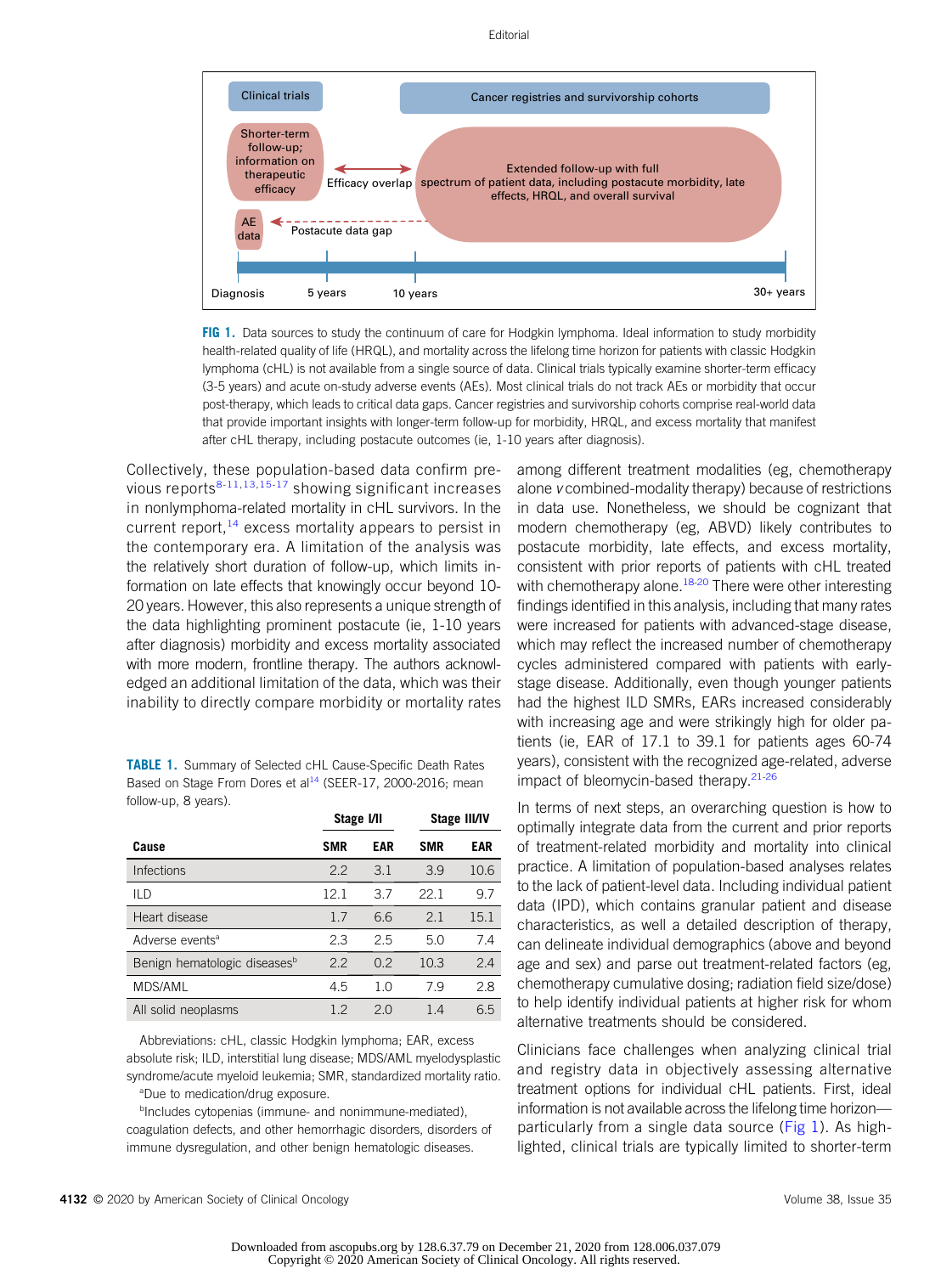follow-up (3-5 years), principally reporting on disease outcomes (eg, relapse, progression, remission) with limited information on postacute morbidity or late effects. Although longer-term follow-up data are available from cHL registries, these real-world data must be carefully culled and harmonized to ensure applicability to the contemporarily treated patient.<sup>27</sup> Second, the benefits and risks of different therapies depend on a multitude of characteristics, such as patient age, sex, and disease stage, among other factors, which are not discernable from group-level data.

Given the impact of individual patient factors with varying treatment approaches, and the tradeoffs relative to shortterm disease control versus post-therapy events, there is interest in decision modeling. $28$  Decision analysis, using mathematical simulation, is an ideal method on the basis of its ability to (1) incorporate best-available data collected from different study designs and populations to provide estimates for varied probabilities and parameters; (2) perform sensitivity analyses of assumptions and estimates to incorporate uncertainty; (3) validate and calibrate results against external data; and (4) identify areas of uncertainty for future research. Resultant simulation models incorporate best-available evidence regarding prevalence, efficacy, and desired outcomes to depict short- and longerterm endpoints, including HRQL, of different treatment approaches.

The development of dynamic decision models requires large numbers of IPD to account for differences across patients in terms of demographic characteristics and disease factors. Furthermore, incorporation of key biology and imaging endpoints may also be integrated into decision models to enrich prognostication and prediction of efficacy as well as treatment-related toxicities. Efforts are

# AFFILIATIONS

<sup>1</sup>Rutgers Cancer Institute of New Jersey, New Brunswick, NJ <sup>2</sup>Departments of Pediatrics and Medicine, Tufts University School of Medicine; and Institute for Clinical Research and Health Policy Studies, Tufts Medical Center, Boston, MA

### CORRESPONDING AUTHOR

Andrew M. Evens, DO, MSc, Rutgers Cancer Institute of New Jersey, 195 Little Albany St, New Brunswick, NJ 08901; e-mail: [andrew.evens@](mailto:andrew.evens@rutgers.edu) [rutgers.edu](mailto:andrew.evens@rutgers.edu).

# AUTHORS' DISCLOSURES OF POTENTIAL CONFLICTS OF INTEREST

Disclosures provided by the authors are available with this article at DOI [https://doi.org/10.1200/JCO.20.02668.](http://ascopubs.org/doi/full/10.1200/JCO.20.02668)

underway to harmonize large amounts of IPD for patients with cHL treated in recent international clinical trials and from prominent cancer registries and survivorship cohorts (ie, the HoLISTIC [Hodgkin Lymphoma International Study for Individual Care] consortium; [https://www.](https://www.hodgkinconsortium.com/) [hodgkinconsortium.com/](https://www.hodgkinconsortium.com/)).<sup>[29](#page-3-20)</sup> A goal of HoLISTIC is to create robust and dynamic web-based decision models with objective data on shorter- and longer-term outcomes to guide providers alongside their patients with cHL through the choices of alternative treatments that reflect individual patient characteristics, disease factors, and the prefer-ences of the patient.<sup>[30](#page-3-21)</sup>

Altogether, given the success of frontline treatments and the ability to salvage the majority of patients with cHL after recurrence, survival is high. However, this survival comes at a cost to patients in the form of postacute morbidity and late effects, which can alter both quality and length of survivorship. Analyses such as the current report underscore the continuing risks for patients, including in the modern era, and with events beginning within 1 year. Furthermore, it also endorses international clinical trial efforts during the past 10-15 years that have closely examined de-escalation of therapy for patients with  $cHL^{31-35}$  $cHL^{31-35}$  $cHL^{31-35}$  $cHL^{31-35}$  via positron emission tomography–based response-adapted strategies and integration of targeted therapeutic agents. Additionally, cHL clinical trials should invest in recording longer-term followup, including more detailed analyses of post-therapy morbidity. Finally, efforts to harmonize patient-level data on efficacy and toxicity (acute, postacute, and late) across varying treatment platforms that are applicable to diverse settings across the world to aid in decision making and delineation of individualized therapy for patients with cHL should continue.

# AUTHOR CONTRIBUTIONS

Conception and design: Andrew M. Evens Administrative support: Andrew M. Evens Collection and assembly of data: All authors Data analysis and interpretation: All authors Manuscript writing: All authors Final approval of manuscript: All authors Accountable for all aspects of the work: All authors

## ACKNOWLEDGMENT

A.M.E. is supported by National Cancer Institute (NCI) R01 GM127714, National Institutes of Health (NIH) R33 CA223908, NIH/NCI U01 CA187947), NIH R01 EB012521, ORIEN, Avatar Research Program, Leukemia & Lymphoma Society, and Translational Research Program. S.K.P. is supported by Leukemia & Lymphoma Society.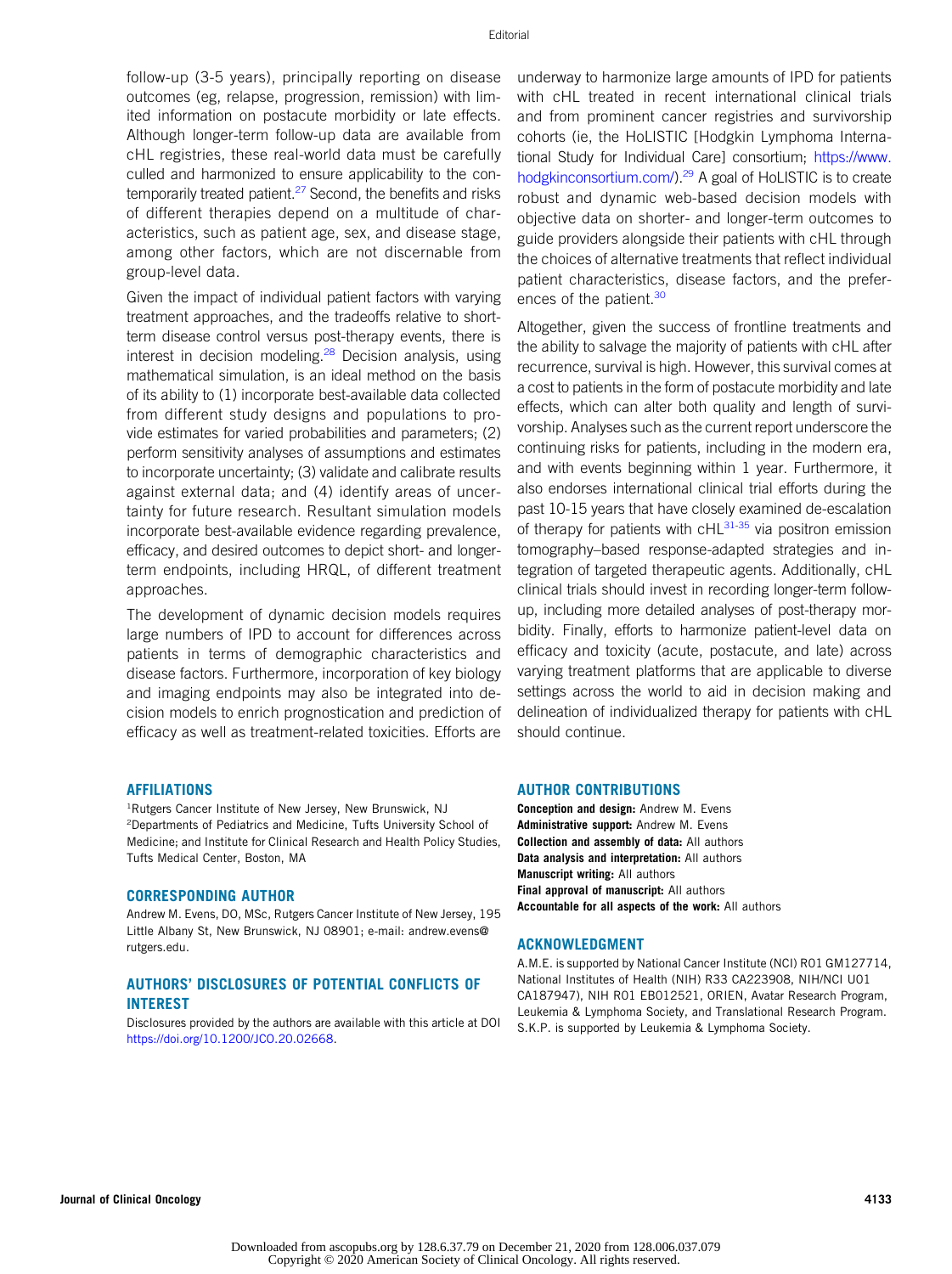## **REFERENCES**

- <span id="page-3-0"></span>1. Hokland P, Shah M, David K, et al: How I treat advanced Hodgkin lymphoma - a global view. Br J Haematol [10.1111/bjh.16587](http://dx.doi.org/10.1111/bjh.16587) [epub ahead of print on June 19, 2020]
- 2. Longley J, Johnson PWM: Current treatment paradigms for advanced stage Hodgkin lymphoma. Br J Haematol 184:60-71, 2019
- 3. Stephens DM, Li H, Schöder H, et al: Five-year follow-up of SWOG S0816: Limitations and values of a PET-adapted approach with stage III/IV Hodgkin lymphoma. Blood 134:1238-1246, 2019
- <span id="page-3-1"></span>4. Depaus J, Delcourt A, Andre M: Therapeutic recommendations for early stage Hodgkin lymphomas. Br J Haematol 184:9-16, 2019 ´
- <span id="page-3-2"></span>5. Hanly P, Soerjomataram I, Sharp L: Measuring the societal burden of cancer: The cost of lost productivity due to premature cancer-related mortality in Europe. Int J Cancer 136:E136-E145, 2015
- <span id="page-3-3"></span>6. Bradley CJ, Yabroff KR, Dahman B, et al: Productivity costs of cancer mortality in the United States: 2000-2020. J Natl Cancer Inst 100:1763-1770, 2008
- <span id="page-3-4"></span>7. Linendoll N, Saunders T, Burns R, et al: Health-related quality of life in Hodgkin lymphoma: A systematic review. Health Qual Life Outcomes 14:114, 2016
- <span id="page-3-5"></span>8. Schaapveld M, Aleman BM, van Eggermond AM, et al: Second cancer risk up to 40 years after treatment for Hodgkin's lymphoma. N Engl J Med 373: 2499-2511, 2015
- <span id="page-3-6"></span>9. Ng AK: Current survivorship recommendations for patients with Hodgkin lymphoma: Focus on late effects. Blood 124:3373-3379, 2014
- <span id="page-3-7"></span>10. Myrehaug S, Pintilie M, Tsang R, et al: Cardiac morbidity following modern treatment for Hodgkin lymphoma: Supra-additive cardiotoxicity of doxorubicin and radiation therapy. Leuk Lymphoma 49:1486-1493, 2008
- <span id="page-3-8"></span>11. Myrehaug S, Pintilie M, Yun L, et al: A population-based study of cardiac morbidity among Hodgkin lymphoma patients with preexisting heart disease. Blood 116:2237-2240, 2010
- <span id="page-3-9"></span>12. Olszewski AJ, Shrestha R, Castillo JJ: Treatment selection and outcomes in early-stage classical Hodgkin lymphoma: Analysis of the National Cancer Data Base. J Clin Oncol 33:625-633, 2015
- <span id="page-3-10"></span>13. Bhakta N, Liu Q, Ness KK, et al: The cumulative burden of surviving childhood cancer: An initial report from the St Jude Lifetime Cohort Study (SJLIFE). Lancet 390:2569-2582, 2017
- <span id="page-3-11"></span>14. Dores GM, Curtis RE, Dalal NH, et al: Cause-specific mortality following initial chemotherapy in a population-based cohort of patients with classical Hodgkin lymphoma, 2000-2016. J Clin Oncol 38:4149-4162, 2020
- <span id="page-3-12"></span>15. Hodgson DC, Gilbert ES, Dores GM, et al: Long-term solid cancer risk among 5-year survivors of Hodgkin's lymphoma. J Clin Oncol 25:1489-1497, 2007
- 16. HodgsonDC, Cotton C, Crystal P, et al: Impact of early breast cancer screening on mortality among young survivors of childhood Hodgkin's lymphoma. J Natl Cancer Inst 108djw010, 2016 <https://doi.org/10.1093/jnci/djw010>
- <span id="page-3-13"></span>17. Dores GM, Metayer C, Curtis RE, et al: Second malignant neoplasms among long-term survivors of Hodgkin's disease: A population-based evaluation over 25 years. J Clin Oncol 20:3484-3494, 2002
- <span id="page-3-14"></span>18. Maraldo MV, Giusti F, Vogelius IR, et al: Cardiovascular disease after treatment for Hodgkin's lymphoma: An analysis of nine collaborative EORTC-LYSA trials. Lancet Haematol 2:e492-e502, 2015
- 19. Swerdlow AJ, Higgins CD, Smith P, et al: Second cancer risk after chemotherapy for Hodgkin's lymphoma: A collaborative British cohort study. J Clin Oncol 29: 4096-4104, 2011
- <span id="page-3-15"></span>20. Swerdlow AJ, Higgins CD, Smith P, et al: Myocardial infarction mortality risk after treatment for Hodgkin disease: A collaborative British cohort study. J Natl Cancer Inst 99:206-214, 2007
- <span id="page-3-16"></span>21. Evens AM, Helenowski I, Ramsdale E, et al: A retrospective multicenter analysis of elderly Hodgkin lymphoma: Outcomes and prognostic factors in the modern era. Blood 119:692-695, 2012
- 22. Evens AM, Hong F, Gordon LI, et al: The efficacy and tolerability of adriamycin, bleomycin, vinblastine, dacarbazine and Stanford V in older Hodgkin lymphoma patients: A comprehensive analysis from the North American intergroup trial E2496. Br J Haematol 161:76-86, 2013
- 23. Böll B, Goergen H, Behringer K, et al: Bleomycin in older early-stage favorable Hodgkin lymphoma patients: Analysis of the German Hodgkin Study Group (GHSG) HD10 and HD13 trials. Blood 127:2189-2192, 2016
- 24. Böll B, Görgen H, Fuchs M, et al: ABVD in older patients with early-stage Hodgkin lymphoma treated within the German Hodgkin Study Group HD10 and HD11 trials. J Clin Oncol 31:1522-1529, 2013
- 25. Stamatoullas A, Brice P, Bouabdallah R, et al: Outcome of patients older than 60 years with classical Hodgkin lymphoma treated with front line ABVD chemotherapy: Frequent pulmonary events suggest limiting the use of bleomycin in the elderly. Br J Haematol 170:179-184, 2015
- <span id="page-3-17"></span>26. Thomas TS, Luo S, Reagan PM, et al: Advancing age and the risk of bleomycin pulmonary toxicity in a largely older cohort of patients with newly diagnosed Hodgkin lymphoma. J Geriatr Oncol 11:69-74, 2020
- <span id="page-3-18"></span>27. Castellino SM, Geiger AM, Mertens AC, et al: Morbidity and mortality in long-term survivors of Hodgkin lymphoma: A report from the Childhood Cancer Survivor Study. Blood 117:1806-1816, 2011
- <span id="page-3-19"></span>28. Parsons SK, Kelly MJ, Cohen JT, et al: Early-stage Hodgkin lymphoma in the modern era: Simulation modelling to delineate long-term patient outcomes. Br J Haematol 182:212-221, 2018
- <span id="page-3-20"></span>29. Evens A, Advani R, Aleman B, et al: The Hodgkin Lymphoma International Study for Individual Care (HoLISTIC): A multi-national collaborative to enhance decision making for pediatric and adult Hodgkin lymphoma (HL). Presented at the 25th European Hematology Association Congress, The Hague, Netherlands, June 11-21
- <span id="page-3-21"></span>30. Bröckelmann PJ, McMullen S, Wilson JB, et al: Patient and physician preferences for first-line treatment of classical Hodgkin lymphoma in Germany, France and the United Kingdom. Br J Haematol 184:202-214, 2019
- <span id="page-3-22"></span>31. André MPE, Girinsky T, Federico M, et al: Early positron emission tomography response-adapted treatment in stage I and II Hodgkin lymphoma: Final results of the randomized EORTC/LYSA/FIL H10 Trial. J Clin Oncol 35:1786-1794, 2017
- 32. Johnson P, Federico M, Kirkwood A, et al: Adapted treatment guided by interim PET-CT scan in advanced Hodgkin's lymphoma. N Engl J Med 374:2419-2429, 2016
- 33. Radford J, Illidge T, Counsell N, et al: Results of a trial of PET-directed therapy for early-stage Hodgkin's lymphoma. N Engl J Med 372:1598-1607, 2015
- 34. Zinzani PL, Broccoli A, Gioia DM, et al: Interim positron emission tomography response-adapted therapy in advanced-stage Hodgkin lymphoma: Final results of the phase II part of the HD0801 study. J Clin Oncol 34:1376-1385, 2016
- <span id="page-3-23"></span>35. Engert A, Plütschow A, Eich HT, et al: Reduced treatment intensity in patients with early-stage Hodgkin's lymphoma. N Engl J Med 363:640-652, 2010 nnn